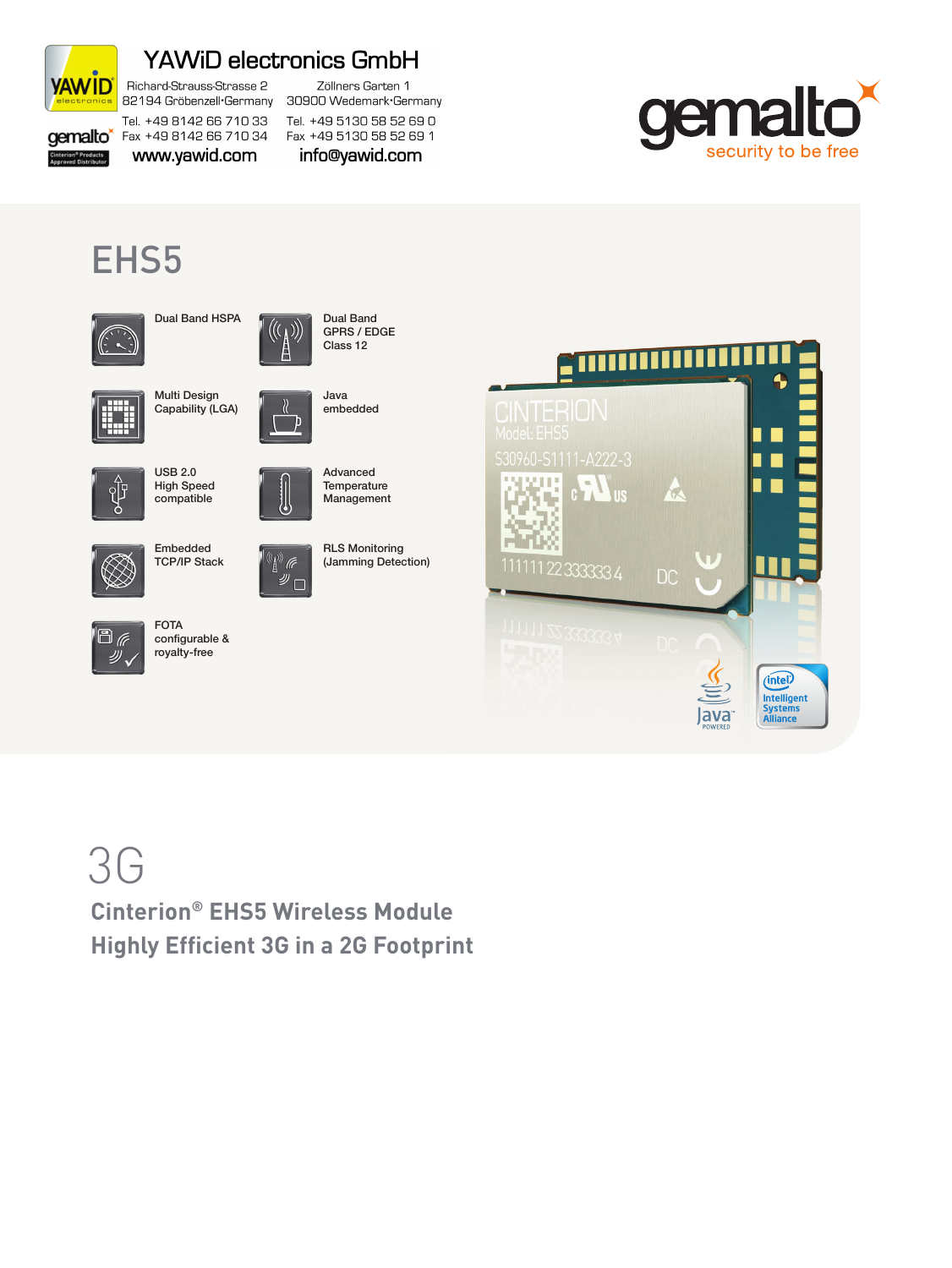### Cinterion® EHS5 Wireless Module Highly Efficient 3G in a 2G Footprint

The Cinterion EHS5 module represents a milestone in embeddeded Java machine-to-machine (M2M) communication, offering smart connectivity for industrial applications.

EHS5 delivers highly efficient 3G communication in an ultra-compact footprint. EHS5 is an ideal solution for M2M applications moving to 3G technology with a focus on long-lasting, futureproof and cost efficient M2M applications. Offering a backward and forward compatible footprint, its multi design capability offers seamless migration and unmatched flexibility to choose frequency bands and global roaming whenever needed.

The platform incorporates an improved Java concept using Multi MIDlet Java execution to simultaneously host and run multiple applications and protocols. An extended security concept with the latest TLS/SSL engine provides secure and reliable TCP/IP connectivity while an enriched internal flash file system enables royalty free firmware updates over-theair (FOTA) when required. Sophisticated sandbox modeling and layered architectures simplify device management (DM) and separate mobile network operator approvals from application code development, allowing simultaneous progress of both phases for a shorter time to market.

Powered by Intel's latest HSPA baseband, the next generation of the award-winning Industrial platform features high speed data communication with 7.2 Mbps (max) in the downlink and 5.76 Mbps (max) in the uplink.

The tiny EHS5 comes in Gemalto M2M's unique LGA (Land Grid Array) package perfectly suited to the manufacturing needs of small, high-volume M2M devices with a focus on reliable and efficient processes. EHS5 supports voice and data communication and best in class low power consumption incorporated with common industrial interfaces such as USB and serial interfaces.

EHS5 is available in two variants: EHS5-US (850/1900 MHz) for North America, and EHS5-E (900/2100 MHz) for the rest of the world.

### Perfect M2M at Minimal Footprint



### LGA technology

Land grid array, or LGA, is a surface-mount technology for fully automated manufacturing allowing to benefit from efficiency and process consistency. Gemalto M2M's unique type of LGA technology is designed with focus on highest reliability and flexibility and to meet the demanding requirements of M2M application manufacturers.

### Multi Design Capability

The unique EHS5 footprint, based on LGA technology, offers seamless migration from 2G to 3G within a single design footprint. Compatibility with the world's smallest HSPA wireless module ensures future-proof design and longevity of M2M applications.

#### JavaTM

Java offers easy and fast application development, a broad choice of tools, high code reusability, easy maintenance, a proven security concept, on-device debugging as well as multi-threading programming and program execution.

### **Gemalto M2M Support includes:**

- > Personal design-in consulting for hardware and software
- > Extensive RF test capabilities
- > GCF/PTCRB conform pretests to validate approval readiness
- 



Local engineers, a competent helpdesk, a dedicated team of R&D specialists and an advanced development center are the hallmarks of our leading support offer.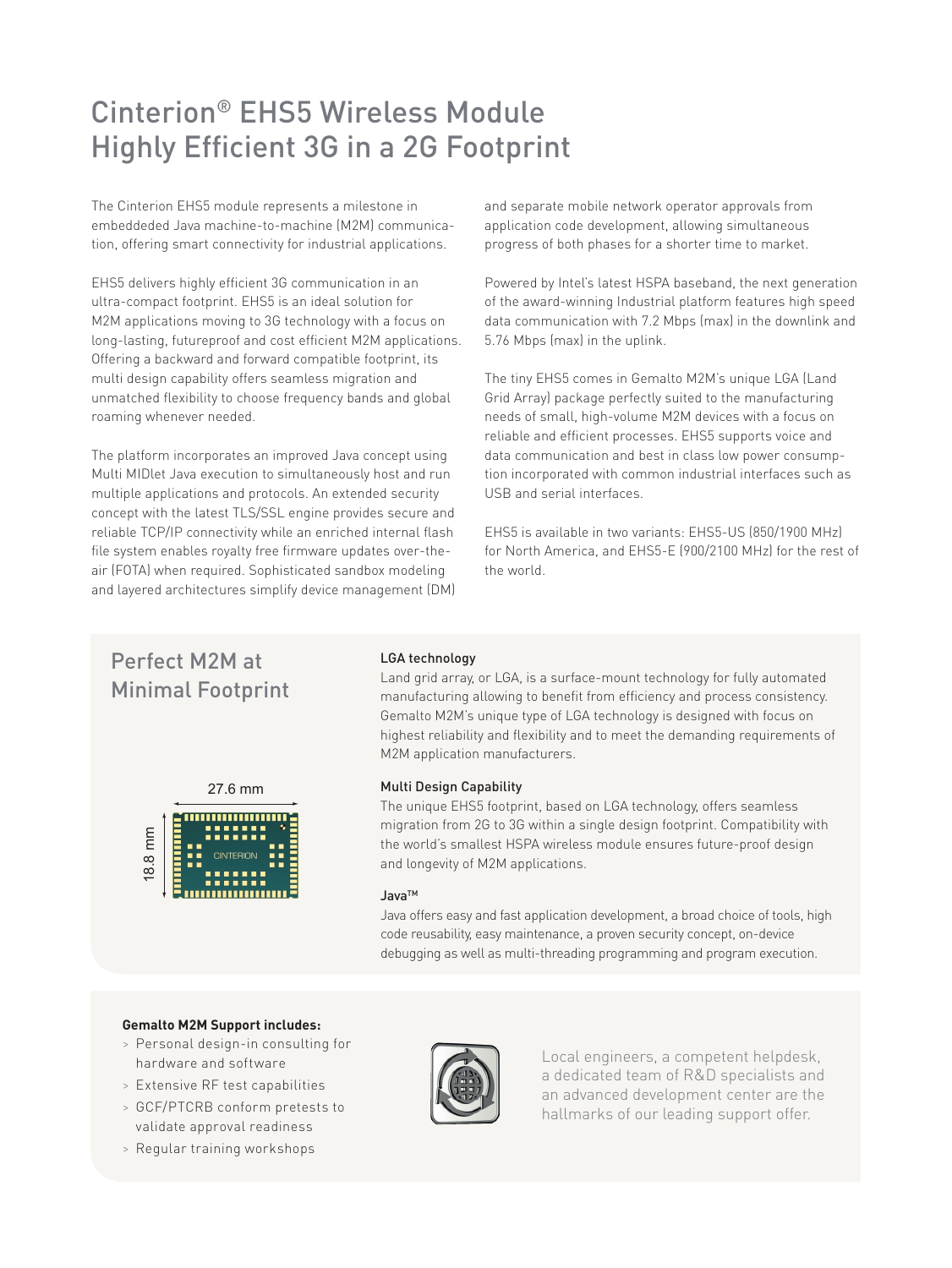### Cinterion® EHS5 Features

### GENERAL FEATURES

- > 3GPP Rel.7 Compliant Protocol Stack
- > Dual-Band UMTS (WCDMA/FDD) EHS5-E: 900 and 2100 MHz EHS5-US: 850 and 1900 MHz
- > Dual-Band GSM EHS5-E: 900 and 1800 MHz EHS5-US: 850 and 1900 MHz
- > SIM Application Toolkit, Class 3
- > Control via standardized and extended AT commands (Hayes, TS 27.007 and 27.005)
- > TCP/IP stack access via AT command and transparent TCP services
- > Secure Connection for client IP services
- > Internet Services TCP/UDP server/client, DNS, Ping, FTP client, HTTP client
- > Supply voltage range 3.3 4.5 V, highly optimized for minimal power consumption
- > LGA66 soldering mount, MSL4
- > Dimension: 27.6 x 18.8 x 2.3 mm
- > Weight: 2.7 g

non-transparent

hands-free operation > Integrated TTY modem

> Operating Temperature: -40 °C to +90 °C

> CSD data transmission up to 9.6 kbps, V.110,

> High quality voice support for handset, headset and

> SMS text and PDU mode, cell broadcast

### **SPECIFICATIONS**

- > HSDPA Cat.8 / HSUPA Cat.6 data rates DL: max. 7.2 Mbps, UL: max. 5.76 Mbps
- > EDGE Class 12 data rates DL: max. 237 kbps, UL: max. 237 kbps
- > GPRS Class 12 data rates DL: max. 85.6 kbps, UL: max. 85.6 kbps

### SPECIAL FEATURES

- > USB interface supports multiple composite mode and a Linux-/Mac- compliant mode
- > Firmware update via USB and serial interface
- > Real time clock with alarm functionality
- > Multiplexer according 3GPP TS 27.010

### JAVA OPEN PLATFORM

- > Java™ ME 3.2
- > Secure data transmission with HTTPS/SSL
- INTERFACES (LGA PADS)
- > Pad for GSM/WCDMA Antenna
- > USB 2.0 HS interface up to 480 Mbps
- > High speed serial modem interface ASC0
- > HSIC HS interface up to 480 Mbps
- > 16 GPIO lines shared with DSR, DTR, DCD (all ASC0), ASC1 (RXD, TXD, RTS, CTS), SPI, Fast-Shutdown, Network-Status-Indication, PWM and Pulse-Counter lines

- > USB, MUX driver for Microsoft® Windows XP™, Vista™ and 7™
- > RIL, USB driver for Microsoft® Windows Embedded-Handheld™ >= 6.x
- > USB, MUX driver for Microsoft® Windows Embedded-Compact™ >= 5.x
- > ADC and I2C interface
- > 4-wire high speed serial interface ASC1
- > Digital audio interface
- > UICC and U/SIM card interface 1.8 V / 3 V
- 

### DRIVERS APPROVALS

- > EHS5-E: CE, R&TTE
- > EHS5-US: FCC, PTRCB, UL, IC
- > GCF Listing
- > AT&T and other local approvals and provider certifications
- > EuP, RoHS and REACH compliant

> RLS Monitoring (Jamming detection) > Informal Network Scan

> Speech codec: FR, HR, EFR and AMR

- 
- > Customer IMEI/SIM-Lock as variant
- > Integrated FOTA, configurable and royalty free
- > Multi-Threading programming and Multi-Application execution
- > 6 MB RAM and 10 MB Flash File System
- -
	-
	- > Lines for Module-On and Reset